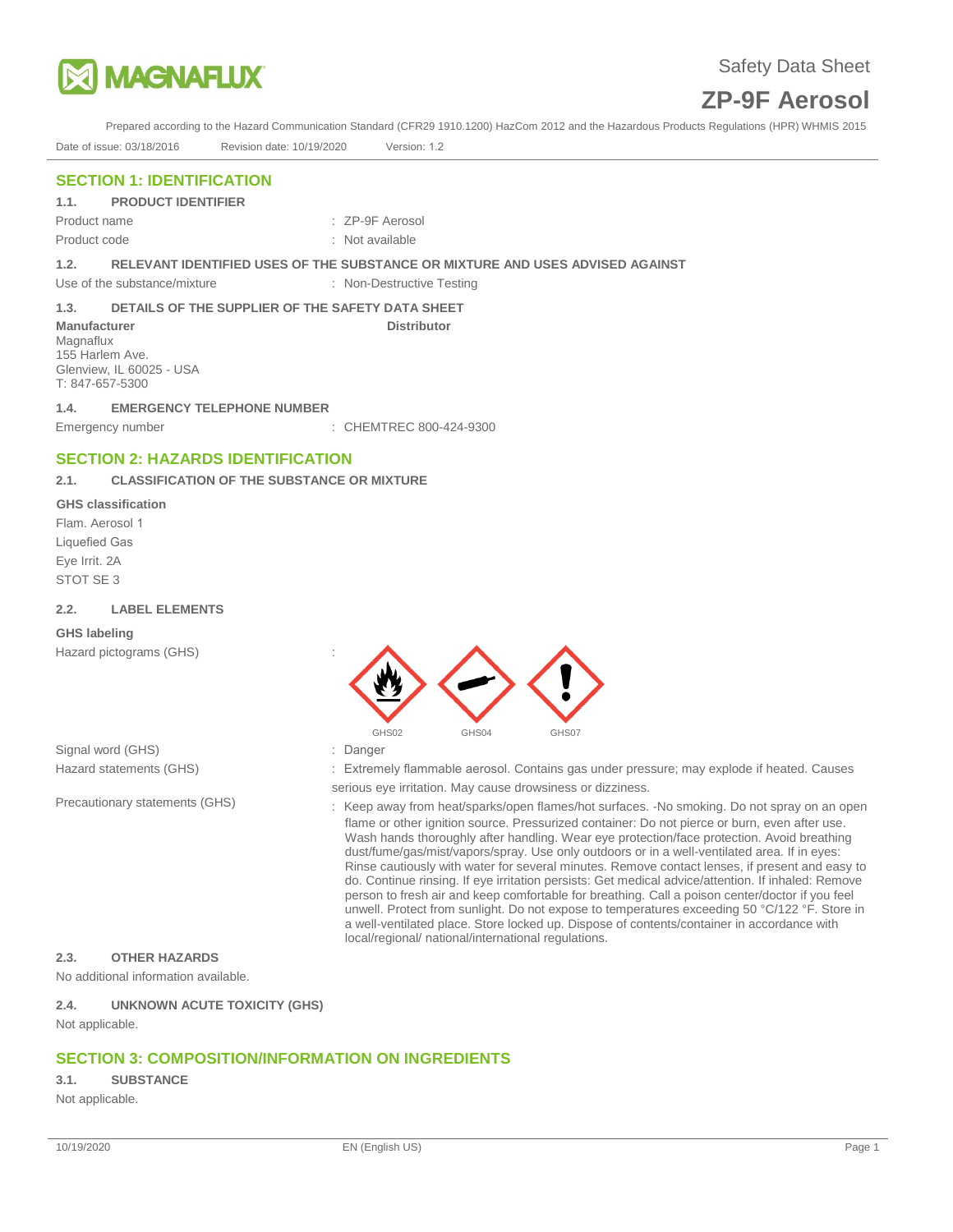

Prepared according to the Hazard Communication Standard (CFR29 1910.1200) HazCom 2012 and the Hazardous Products Regulations (HPR) WHMIS 2015

#### **3.2. MIXTURE**

| <b>Name</b>                           | <b>Product identifier</b> | %         |
|---------------------------------------|---------------------------|-----------|
| Acetone                               | (CAS No) 67-64-1          | 45 - 70   |
| Isopropyl alcohol                     | (CAS No) 67-63-0          | $10 - 30$ |
| Petroleum gases, liquefied, sweetened | (CAS No) 68512-91-4       | $5 - 10$  |

\*Chemical name, CAS number and/or exact concentration have been withheld as a trade secret

#### **SECTION 4: FIRST AID MEASURES**

#### **4.1. DESCRIPTION OF FIRST AID MEASURES**

| First-aid measures after inhalation   | : If inhaled, remove to fresh air and keep at rest in a position comfortable for breathing. Get<br>medical advice/attention if you feel unwell.                                                  |
|---------------------------------------|--------------------------------------------------------------------------------------------------------------------------------------------------------------------------------------------------|
| First-aid measures after skin contact | : If irritation occurs, flush skin with plenty of water. Get medical attention if irritation persists.                                                                                           |
| First-aid measures after eye contact  | : In case of contact, immediately flush eyes with plenty of water for at least 15 minutes. If easy to<br>do, remove contact lenses, if worn. If irritation persists, get medical attention.      |
| First-aid measures after ingestion    | : If swallowed, do NOT induce vomiting unless directed to do so by medical personnel. Never give<br>anything by mouth to an unconscious person. Get medical advice/attention if you feel unwell. |
| 4.2.                                  | MOST IMPORTANT SYMPTOMS AND EFFECTS, BOTH ACUTE AND DELAYED                                                                                                                                      |
| Symptoms/injuries after inhalation    | : May cause drowsiness or dizziness. May cause respiratory tract irritation.                                                                                                                     |
| Symptoms/injuries after skin contact  | : May cause skin irritation. Symptoms may include redness, drying, defatting and cracking of the skin.                                                                                           |
| Symptoms/injuries after eye contact   | : Causes serious eye irritation. Symptoms may include discomfort or pain, excess blinking and<br>tear production, with marked redness and swelling of the conjunctiva.                           |
| Symptoms/injuries after ingestion     | : May be harmful if swallowed. May cause stomach distress, nausea or vomiting.                                                                                                                   |

#### **4.3. INDICATION OF ANY IMMEDIATE MEDICAL ATTENTION AND SPECIAL TREATMENT NEEDED**

Symptoms may not appear immediately. In case of accident or if you feel unwell, seek medical advice immediately (show the label or SDS where possible).

#### **SECTION 5: FIREFIGHTING MEASURES**

### **5.1. EXTINGUISHING MEDIA**

| Suitable extinguishing media<br>Unsuitable extinguishing media       | : Water fog, foam, dry chemical, carbon dioxide.<br>: Do not use water jet.                                                                                                 |
|----------------------------------------------------------------------|-----------------------------------------------------------------------------------------------------------------------------------------------------------------------------|
| 5.2.<br><b>SPECIAL HAZARDS ARISING FROM THE SUBSTANCE OR MIXTURE</b> |                                                                                                                                                                             |
| Fire hazard                                                          | : Flammable aerosol. Products of combustion may include, and are not limited to: oxides of<br>carbon.                                                                       |
| Explosion hazard                                                     | : Heat may build pressure, rupturing closed containers, spreading fire and increasing risk of<br>burns and injuries.                                                        |
| 5.3.<br><b>ADVICE FOR FIREFIGHTERS</b>                               |                                                                                                                                                                             |
| Firefighting instructions                                            | : DO NOT fight fire when fire reaches explosives. Evacuate area.                                                                                                            |
| Protection during firefighting                                       | : Keep upwind of fire. Wear full fire fighting turn-out gear (full Bunker gear) and respiratory<br>protection (SCBA). Use water spray to keep fire-exposed containers cool. |

## **SECTION 6: ACCIDENTAL RELEASE MEASURES**

### **6.1. PERSONAL PRECAUTIONS, PROTECTIVE EQUIPMENT AND EMERGENCY PROCEDURES**

| General measures                                                    | : Remove ignition sources. Use special care to avoid static electric charges. Use personal<br>protection recommended in Section 8. Isolate the hazard area and deny entry to unnecessary<br>and unprotected personnel.                                                                                                                                             |  |
|---------------------------------------------------------------------|--------------------------------------------------------------------------------------------------------------------------------------------------------------------------------------------------------------------------------------------------------------------------------------------------------------------------------------------------------------------|--|
| 6.2.<br><b>METHODS AND MATERIAL FOR CONTAINMENT AND CLEANING UP</b> |                                                                                                                                                                                                                                                                                                                                                                    |  |
| For containment                                                     | : Stop leak, if possible without risk. Move containers from spill area. Use only non-sparking tools.<br>Use explosion-proof equipment. Contain and/or absorb spill with inert material (e.g. sand,<br>vermiculite), then place in a suitable container. Do not flush to sewer or allow to enter<br>waterways. Use appropriate Personal Protective Equipment (PPE). |  |
| Methods for cleaning up                                             | : Scoop up material and place in a disposal container. Provide ventilation.                                                                                                                                                                                                                                                                                        |  |

#### **6.3. REFERENCE TO OTHER SECTIONS**

See section 8 for further information on protective clothing and equipment and section 13 for advice on waste disposal.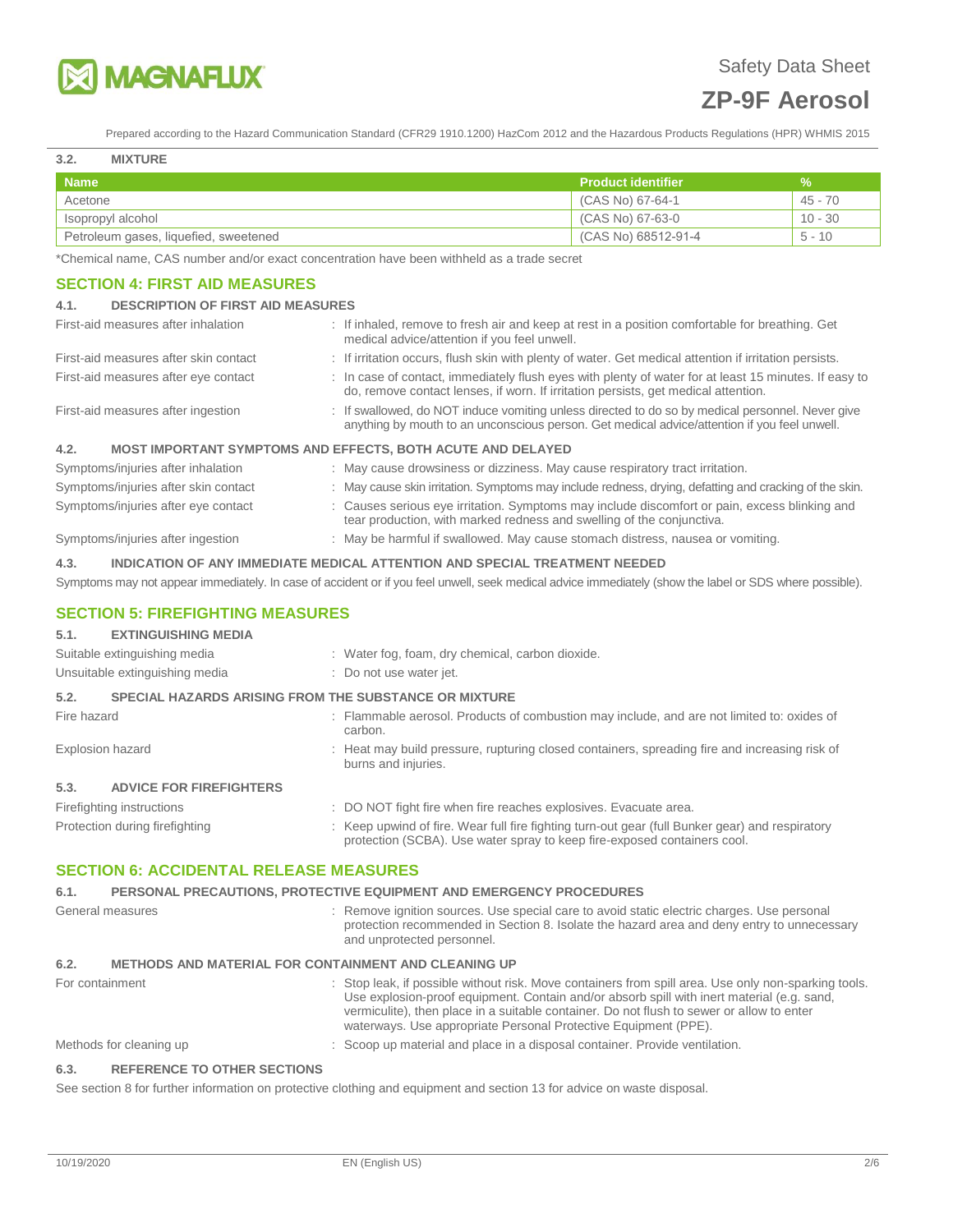

Prepared according to the Hazard Communication Standard (CFR29 1910.1200) HazCom 2012 and the Hazardous Products Regulations (HPR) WHMIS 2015

## **SECTION 7: HANDLING AND STORAGE**

| 7.1. | <b>PRECAUTIONS FOR SAFE HANDLING</b>                                |                                                                                                                                                                                                                                                                                                                                                                                                                    |
|------|---------------------------------------------------------------------|--------------------------------------------------------------------------------------------------------------------------------------------------------------------------------------------------------------------------------------------------------------------------------------------------------------------------------------------------------------------------------------------------------------------|
|      | Additional hazards when processed                                   | : Keep away from sources of ignition - No smoking. Hazardous waste due to potential risk of<br>explosion. Pressurized container: Do not pierce or burn, even after use.                                                                                                                                                                                                                                            |
|      | Precautions for safe handling                                       | : Do not spray on an open flame or other ignition source. Use non-sparking tools. Use explosion-<br>proof equipment. Take precautionary measures against static discharge. Avoid breathing<br>dust/fume/gas/mist/vapors/spray. Avoid contact with skin and eyes. Do not swallow. Handle<br>and open container with care. When using do not eat, drink or smoke. Use only outdoors or in a<br>well-ventilated area. |
|      | Hygiene measures                                                    | : Launder contaminated clothing before reuse. Wash hands before eating, drinking, or smoking.                                                                                                                                                                                                                                                                                                                      |
| 7.2. | <b>CONDITIONS FOR SAFE STORAGE, INCLUDING ANY INCOMPATIBILITIES</b> |                                                                                                                                                                                                                                                                                                                                                                                                                    |
|      | Technical measures                                                  | : Proper grounding procedures to avoid static electricity should be followed.                                                                                                                                                                                                                                                                                                                                      |
|      | Storage conditions                                                  | : Keep locked up and out of reach of children. Store in original container protected from direct<br>sunlight in a dry, cool and well-ventilated area, away from incompatibles. Do not expose to<br>temperatures exceeding 50 °C/ 122 °F. Keep in fireproof place.                                                                                                                                                  |
| 7.3. | <b>SPECIFIC END USE(S)</b>                                          |                                                                                                                                                                                                                                                                                                                                                                                                                    |

Not available.

## **SECTION 8: EXPOSURE CONTROLS/PERSONAL PROTECTION**

## **8.1. CONTROL PARAMETERS**

| <b>Acetone (67-64-1)</b> |                                      |                               |
|--------------------------|--------------------------------------|-------------------------------|
| <b>ACGIH</b>             | ACGIH TWA (mg/m <sup>3</sup> )       | 1188 mg/m $3/8h$              |
| <b>ACGIH</b>             | ACGIH TWA (ppm)                      | 500 ppm/8h                    |
| <b>ACGIH</b>             | ACGIH STEL (mg/m <sup>3</sup> )      | 1782 mg/m <sup>3</sup> /15min |
| <b>ACGIH</b>             | ACGIH STEL (ppm)                     | 750 ppm/15min                 |
| <b>OSHA</b>              | OSHA PEL (TWA) (mg/m <sup>3</sup> )  | $2400 \text{ mg/m}^3$         |
| <b>OSHA</b>              | OSHA PEL (TWA) (ppm)                 | 1000 ppm                      |
| USA - IDLH               | US IDLH (ppm)                        | 2500 ppm (10% LEL)            |
| USA - NIOSH              | NIOSH REL (TWA) (mg/m <sup>3</sup> ) | 590 mg/m <sup>3</sup> /10h    |
| USA - NIOSH              | NIOSH REL (TWA) (ppm)                | 250 ppm/10h                   |

| Isopropyl alcohol (67-63-0) |                                       |                        |
|-----------------------------|---------------------------------------|------------------------|
| <b>ACGIH</b>                | ACGIH TWA (ppm)                       | $200$ ppm              |
| <b>ACGIH</b>                | ACGIH STEL (ppm)                      | 400 ppm                |
| <b>OSHA</b>                 | OSHA PEL (TWA) (mg/m <sup>3</sup> )   | 980 mg/m $3$           |
| <b>OSHA</b>                 | OSHA PEL (TWA) (ppm)                  | $400$ ppm              |
| USA - IDLH                  | US IDLH (ppm)                         | 2000 ppm (10% LEL)     |
| USA - NIOSH                 | NIOSH REL (TWA) (mg/m <sup>3</sup> )  | 980 mg/m $3$           |
| USA - NIOSH                 | NIOSH REL (TWA) (ppm)                 | $400$ ppm              |
| USA - NIOSH                 | NIOSH REL (STEL) (mg/m <sup>3</sup> ) | 1225 mg/m <sup>3</sup> |
| USA - NIOSH                 | NIOSH REL (STEL) (ppm)                | 500 ppm                |

| Petroleum gases, liquefied, sweetened (68512-91-4) |                      |            |  |  |
|----------------------------------------------------|----------------------|------------|--|--|
| ACGIH                                              | ACGIH STEL (ppm)     | $1000$ ppm |  |  |
| OSHA                                               | OSHA PEL (TWA) (ppm) | $1000$ ppm |  |  |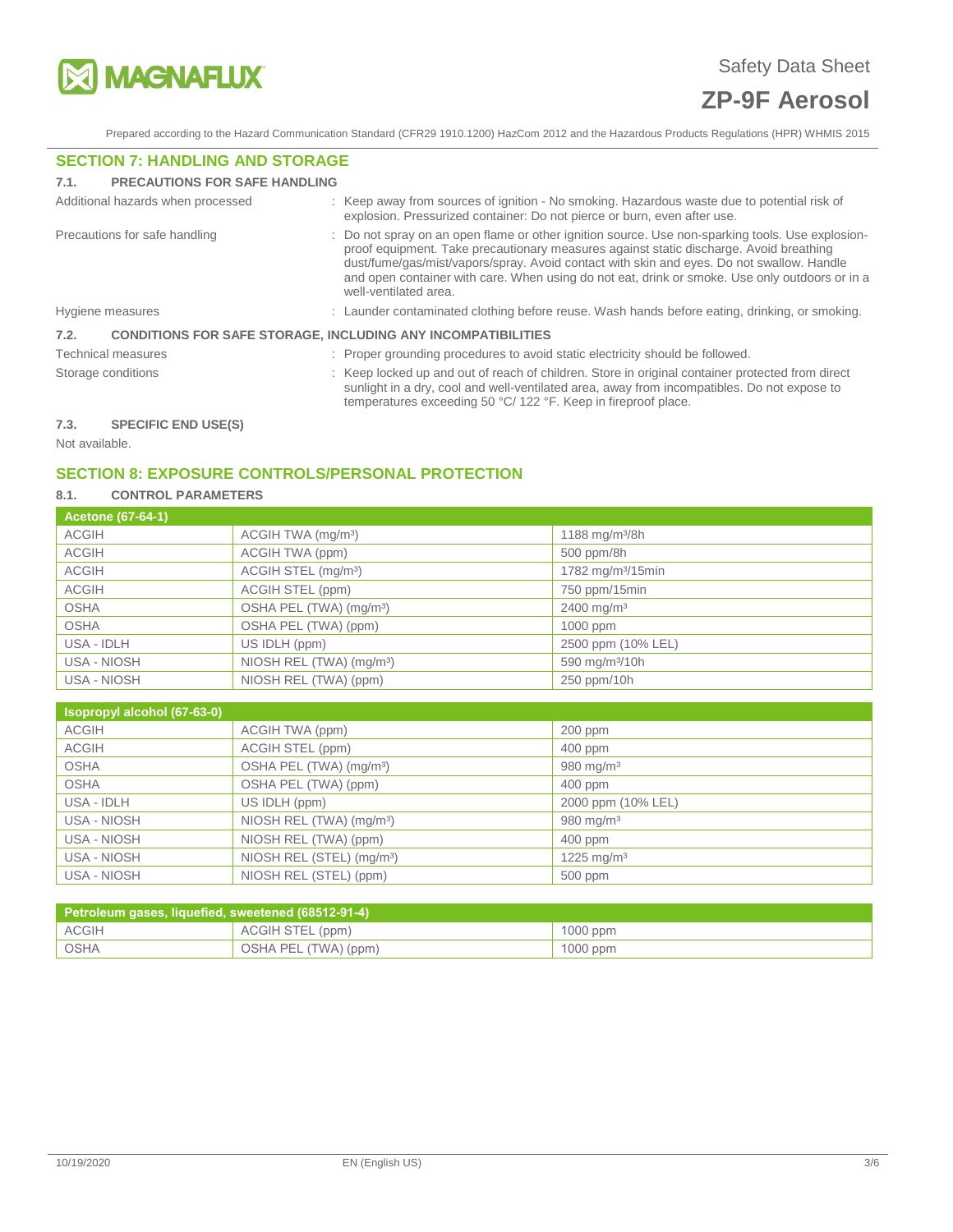

Prepared according to the Hazard Communication Standard (CFR29 1910.1200) HazCom 2012 and the Hazardous Products Regulations (HPR) WHMIS 2015

#### **8.2. EXPOSURE CONTROLS**

| Appropriate engineering controls | : Use ventilation adequate to keep exposures (airborne levels of dust, fume, vapor, etc.) below<br>recommended exposure limits.                                                                                                                  |
|----------------------------------|--------------------------------------------------------------------------------------------------------------------------------------------------------------------------------------------------------------------------------------------------|
| Hand protection                  | : Wear chemically resistant protective gloves.                                                                                                                                                                                                   |
| Eye protection                   | : Safety glasses with side-shields.                                                                                                                                                                                                              |
| Skin and body protection         | : Wear suitable protective clothing.                                                                                                                                                                                                             |
| Respiratory protection           | : In case of insufficient ventilation, wear suitable respiratory equipment. Respirator selection<br>must be based on known or anticipated exposure levels, the hazards of the product and the<br>safe working limits of the selected respirator. |
| Environmental exposure controls  | : Maintain levels below Community environmental protection thresholds.                                                                                                                                                                           |
| Other information                | : Do not eat, smoke or drink where material is handled, processed or stored. Wash hands carefully<br>before eating or smoking. Handle according to established industrial hygiene and safety practices.                                          |
|                                  |                                                                                                                                                                                                                                                  |

## **SECTION 9: PHYSICAL AND CHEMICAL PROPERTIES**

## **9.1. INFORMATION ON BASIC PHYSICAL AND CHEMICAL PROPERTIES**

| Physical state                              | Gas/Pressurized Liquid                       |
|---------------------------------------------|----------------------------------------------|
| Appearance                                  | Clear                                        |
| Color                                       | White                                        |
| Odor                                        | Characteristic                               |
| Odor threshold                              | : No data available                          |
| рH                                          | No data available                            |
| Melting point                               | No data available                            |
| Freezing point                              | : No data available                          |
| Boiling point                               | : No data available                          |
| Flash point                                 | : Not applicable                             |
| Relative evaporation rate (butyl acetate=1) | No data available                            |
| Flammability (solid, gas)                   | Flammable                                    |
| <b>Explosion limits</b>                     | No data available                            |
| <b>Explosive properties</b>                 | : Pressurised container: May burst if heated |
| Oxidizing properties                        | : No data available                          |
| Vapor pressure                              | : No data available                          |
| Relative density                            | : No data available                          |
| Relative vapor density at 20 °C             | No data available                            |
| Solubility                                  | : No data available                          |
| Partition coefficient: n-octanol/water      | : No data available                          |
| Auto-ignition temperature                   | : No data available                          |
| Decomposition temperature                   | : No data available                          |
| Viscosity                                   | No data available                            |
| Viscosity, kinematic                        | : No data available                          |
| Viscosity, dynamic                          | : No data available                          |
| 9.2.<br><b>OTHER INFORMATION</b>            |                                              |
| VOC content                                 | $: 656.43$ g/l                               |
| VOC minus exempt solvents                   | 221.87 g/l                                   |
| Heat of combustion                          | : No data available                          |

## **SECTION 10: STABILITY AND REACTIVITY**

#### **10.1. REACTIVITY**

No dangerous reaction known under conditions of normal use.

#### **10.2. CHEMICAL STABILITY**

Flammable aerosol. Contents under pressure. Container may explode if heated. Do not puncture. Do not burn. Extreme risk of explosion by shock, friction, fire or other sources of ignition.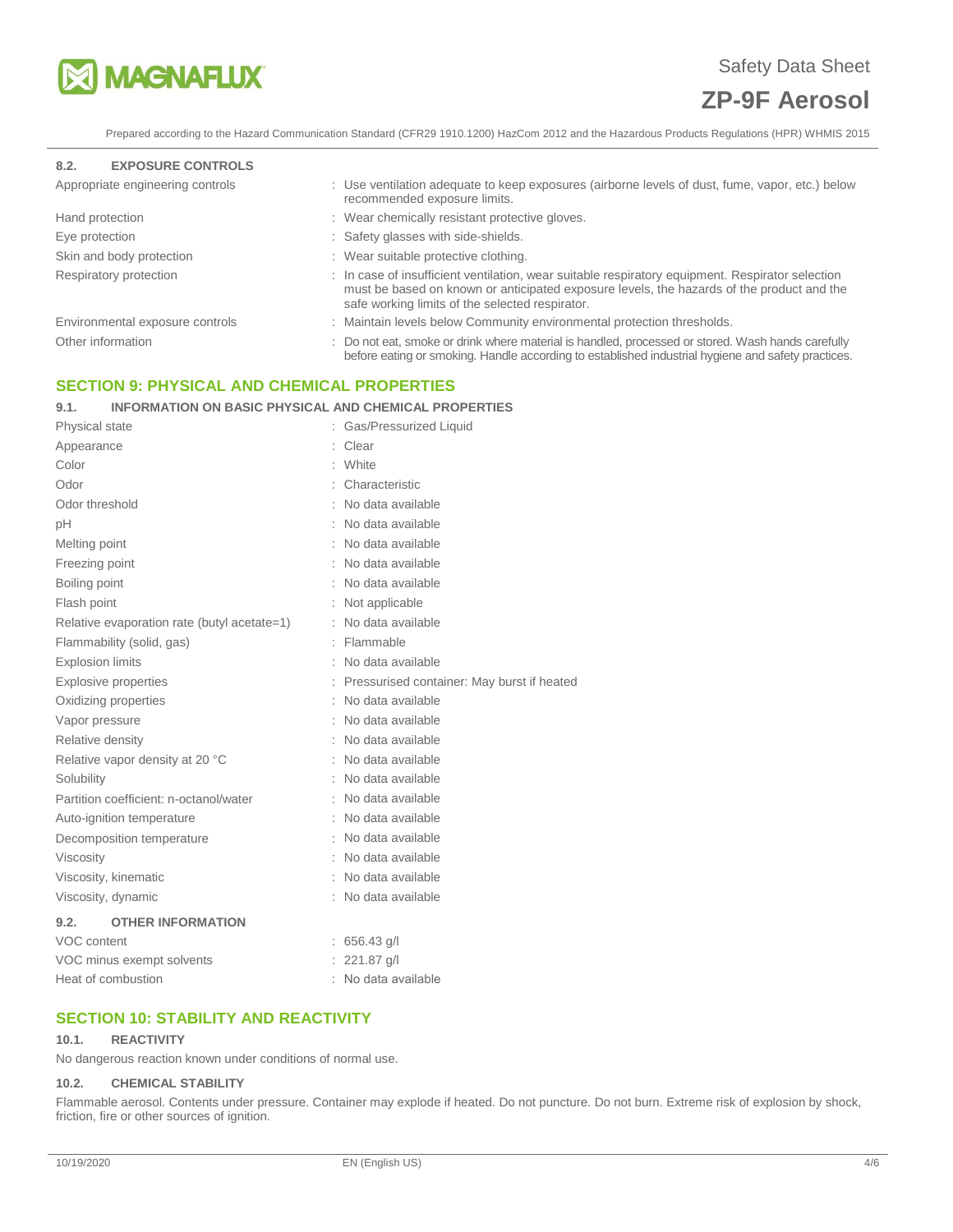

Prepared according to the Hazard Communication Standard (CFR29 1910.1200) HazCom 2012 and the Hazardous Products Regulations (HPR) WHMIS 2015

#### **10.3. POSSIBILITY OF HAZARDOUS REACTIONS**

No dangerous reaction known under conditions of normal use.

**10.4. CONDITIONS TO AVOID**

Sources of ignition. Heat. Incompatible materials.

### **10.5. INCOMPATIBLE MATERIALS**

Strong oxidizing agents, aldehydes, halogenated hydrocarbons, halogens, strong acids.

**10.6. HAZARDOUS DECOMPOSITION PRODUCTS**

#### May include, and are not limited to: oxides of carbon.

### **SECTION 11: TOXICOLOGICAL INFORMATION**

#### **11.1. INFORMATION ON TOXICOLOGICAL EFFECTS**

Acute toxicity **in the case of the Case of the Case of the Case of the Case of the Case of the Case of the Case of the Case of the Case of the Case of the Case of the Case of the Case of the Case of the Case of the Case of** 

| <b>ZP-9F Aerosol</b>                               |                                                                                                                                                                      |
|----------------------------------------------------|----------------------------------------------------------------------------------------------------------------------------------------------------------------------|
| LD50 oral rat                                      | > 2000 mg/kg                                                                                                                                                         |
| LD50 dermal rabbit                                 | > 2000 mg/kg                                                                                                                                                         |
| LC50 inhalation rat                                | $> 5$ mg/l/4h                                                                                                                                                        |
| <b>Acetone (67-64-1)</b>                           |                                                                                                                                                                      |
| LD50 oral rat                                      | 5800 mg/kg                                                                                                                                                           |
| LC50 inhalation rat                                | 76 mg/l/4h (female)                                                                                                                                                  |
| LC50 inhalation rat                                | 132 mg/l/3h (male)                                                                                                                                                   |
| Isopropyl alcohol (67-63-0)                        |                                                                                                                                                                      |
| LD50 oral rat                                      | 5840 mg/kg                                                                                                                                                           |
| LD50 dermal rabbit                                 | > 12800 mg/kg                                                                                                                                                        |
| LC50 inhalation rat                                | > 10000 ppm/6h                                                                                                                                                       |
| Skin corrosion/irritation                          | Based on available data, the classification criteria are not met.                                                                                                    |
| Serious eye damage/irritation                      | Causes serious eye irritation.                                                                                                                                       |
| Respiratory or skin sensitization                  | Based on available data, the classification criteria are not met.                                                                                                    |
| Germ cell mutagenicity                             | Based on available data, the classification criteria are not met.                                                                                                    |
| Carcinogenicity                                    | Based on available data, the classification criteria are not met.                                                                                                    |
| Isopropyl alcohol (67-63-0)                        |                                                                                                                                                                      |
| IARC group                                         | 3 - Not classifiable                                                                                                                                                 |
| Reproductive toxicity                              | : Based on available data, the classification criteria are not met.                                                                                                  |
| Specific target organ toxicity (single exposure)   | : May cause drowsiness or dizziness.                                                                                                                                 |
| Specific target organ toxicity (repeated exposure) | Based on available data, the classification criteria are not met.                                                                                                    |
| Aspiration hazard                                  | : Based on available data, the classification criteria are not met.                                                                                                  |
| Symptoms/injuries after inhalation                 | : May cause drowsiness or dizziness. May cause respiratory tract irritation.                                                                                         |
| Symptoms/injuries after skin contact               | May cause skin irritation. Symptoms may include redness, drying, defatting and cracking of the skin.                                                                 |
| Symptoms/injuries after eye contact                | Causes serious eye irritation. Symptoms may include discomfort or pain, excess blinking and<br>tear production, with marked redness and swelling of the conjunctiva. |
| Symptoms/injuries after ingestion                  | : May be harmful if swallowed. May cause stomach distress, nausea or vomiting.                                                                                       |
| <b>SECTION 12: ECOLOGICAL INFORMATION</b>          |                                                                                                                                                                      |
|                                                    |                                                                                                                                                                      |

## **12.1. TOXICITY**

Ecology - general **Ecology** - general  $\cdot$  May cause long-term adverse effects in the aquatic environment.

### **12.2. PERSISTENCE AND DEGRADABILITY**

| <b>ZP-9F Aerosol</b>                      |                  |     |
|-------------------------------------------|------------------|-----|
| Persistence and degradability             | Not established. |     |
| 12.3.<br><b>BIOACCUMULATIVE POTENTIAL</b> |                  |     |
| <b>ZP-9F Aerosol</b>                      |                  |     |
| Bioaccumulative potential                 | Not established. |     |
| 10/19/2020                                | EN (English US)  | 5/6 |